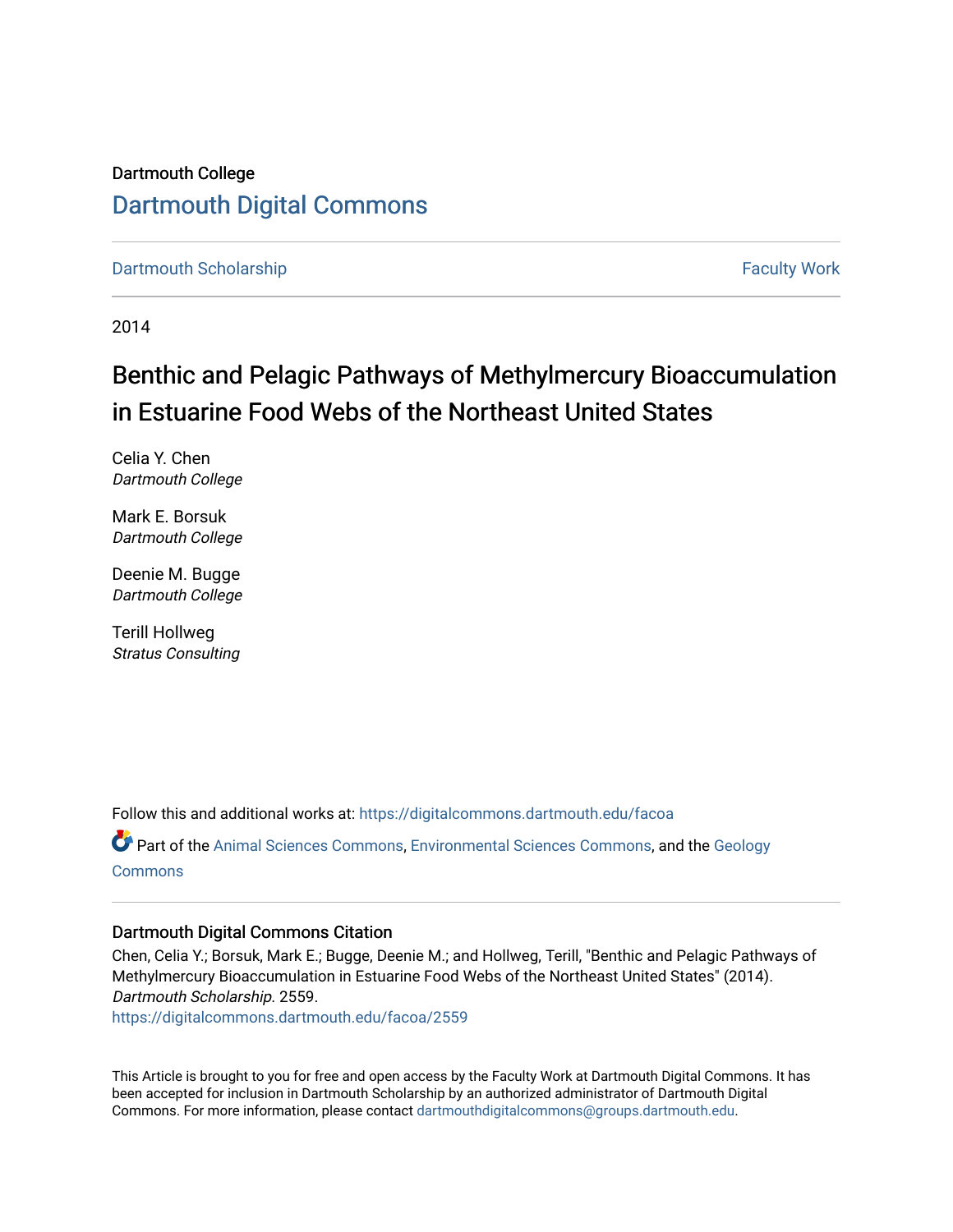# Benthic and Pelagic Pathways of Methylmercury Bioaccumulation in Estuarine Food Webs of the Northeast United States

## Celia Y. Chen $^{1\ast}$ , Mark E. Borsuk $^{2}$ , Deenie M. Bugge $^{1}$ , Terill Hollweg $^{3}$ , Prentiss H. Balcom $^{4}$ , Darren M. Ward<sup>5</sup>, Jason Williams<sup>6</sup>, Robert P. Mason<sup>4</sup>

1 Dartmouth College, Department of Biological Sciences, Hanover, New Hampshire, United States of America, 2 Dartmouth College, Thayer School of Engineering, Hanover, New Hampshire, United States of America, 3 Stratus Consulting, Boulder, Colorado, United States of America, 4 University of Connecticut, Department of Marine Science, Groton, Connecticut, United States of America, 5Humboldt State University, Department of Fisheries Biology, Arcata, California, United States of America, 6 Washington State University, Department of Civil and Environmental Engineering, Pullman, Washington, United States of America

#### Abstract

Methylmercury (MeHg) is a contaminant of global concern that bioaccumulates and bioamagnifies in marine food webs. Lower trophic level fauna are important conduits of MeHg from sediment and water to estuarine and coastal fish harvested for human consumption. However, the sources and pathways of MeHg to these coastal fisheries are poorly known particularly the potential for transfer of MeHg from the sediment to biotic compartments. Across a broad gradient of human land impacts, we analyzed MeHg concentrations in food webs at ten estuarine sites in the Northeast US (from the Hackensack Meadowlands, NJ to the Gulf of Maine). MeHg concentrations in water column particulate material, but not in sediments, were predictive of MeHg concentrations in fish (killifish and Atlantic silversides). Moreover, MeHg concentrations were higher in pelagic fauna than in benthic-feeding fauna suggesting that MeHg delivery to the water column from methylation sites from within or outside of the estuary may be an important driver of MeHg bioaccumulation in estuarine pelagic food webs. In contrast, bulk sediment MeHg concentrations were only predictive of concentrations of MeHg in the infaunal worms. Our results across a broad gradient of sites demonstrate that the pathways of MeHg to lower trophic level estuarine organisms are distinctly different between benthic deposit feeders and forage fish. Thus, even in systems with contaminated sediments, transfer of MeHg into estuarine food webs maybe driven more by the efficiency of processes that determine MeHg input and bioavailability in the water column.

Citation: Chen CY, Borsuk ME, Bugge DM, Hollweg T, Balcom PH, et al. (2014) Benthic and Pelagic Pathways of Methylmercury Bioaccumulation in Estuarine Food Webs of the Northeast United States. PLoS ONE 9(2): e89305. doi:10.1371/journal.pone.0089305

Editor: James P. Meador, Northwest Fisheries Science Center, NOAA Fisheries, United States of America

Received September 13, 2013; Accepted January 17, 2014; Published February 18, 2014

Copyright: © 2014 Chen et al. This is an open-access article distributed under the terms of the [Creative Commons Attribution License,](http://creativecommons.org/licenses/by/4.0/) which permits unrestricted use, distribution, and reproduction in any medium, provided the original author and source are credited.

Funding: The project described was supported by NIH Grant Number P42 ES007373 from the National Institute of Environmental Health Sciences. Its contents are solely the responsibility of the authors and do not necessarily represent the official views of the NIH. The funders had no role in study design, data collection and analysis, decision to publish, or preparation of the manuscript.

Competing Interests: The authors have declared that no competing interests exist.

\* E-mail: Celia.Y.Chen@dartmouth.edu

#### Introduction

Mercury (Hg) exposure from fish and seafood consumption results in both human and wildlife health effects [1–5]. However, while much of the research on food web processes influencing Hg concentrations in fish has been conducted in freshwater systems, approximately 90% of fish consumed in the US comes from estuarine and marine systems [6]. In these marine ecosystems, transformation of Hg to its most biologically toxic and available form, methylmercury (MeHg), is thought to occur primarily in estuarine and coastal sediments [7–9] where contaminant concentrations are highest, and in the oxygen minimum zone in the open ocean [10]. However, while MeHg in estuaries is produced in situ in sediments, it also comes from external sources such as ocean and watershed sources [11,12]. Estuarine food webs therefore potentially provide important links between MeHg contamination in estuarine sediments and coastal fish and shellfish species, which constitute an important fraction of seafood consumed by humans and wildlife [13,14].

It is well known that MeHg is accumulated by primary producers and other organisms at the base of aquatic food webs and biomagnifies during trophic transfer [15,16]. The MeHg formed in sediments can enter the benthic food web directly through deposit feeding in the sediments by benthic infauna, which can then be consumed by predatory fish [17]. Additionally, it can also be directly transferred into the water column via advection and diffusion from sediments, or as a result of desorption from resuspended sediments [11,18]. Water column MeHg can also be derived from upstream or offshore sources of dissolved and particulate MeHg [12,19,20]. Once in the water column, MeHg can be taken up by the pelagic food web.

Past research in freshwater systems has suggested that Hg bioaccumulation is a ''bottom up'' process driven by production or availability of aqueous MeHg, thus indicating that the net flux of MeHg from sediments to the water columns is extremely important [21,22]. In coastal marine systems where watershed releases and offshore ocean sources of MeHg can be significant, the relative importance of bioaccumulation of MeHg from benthic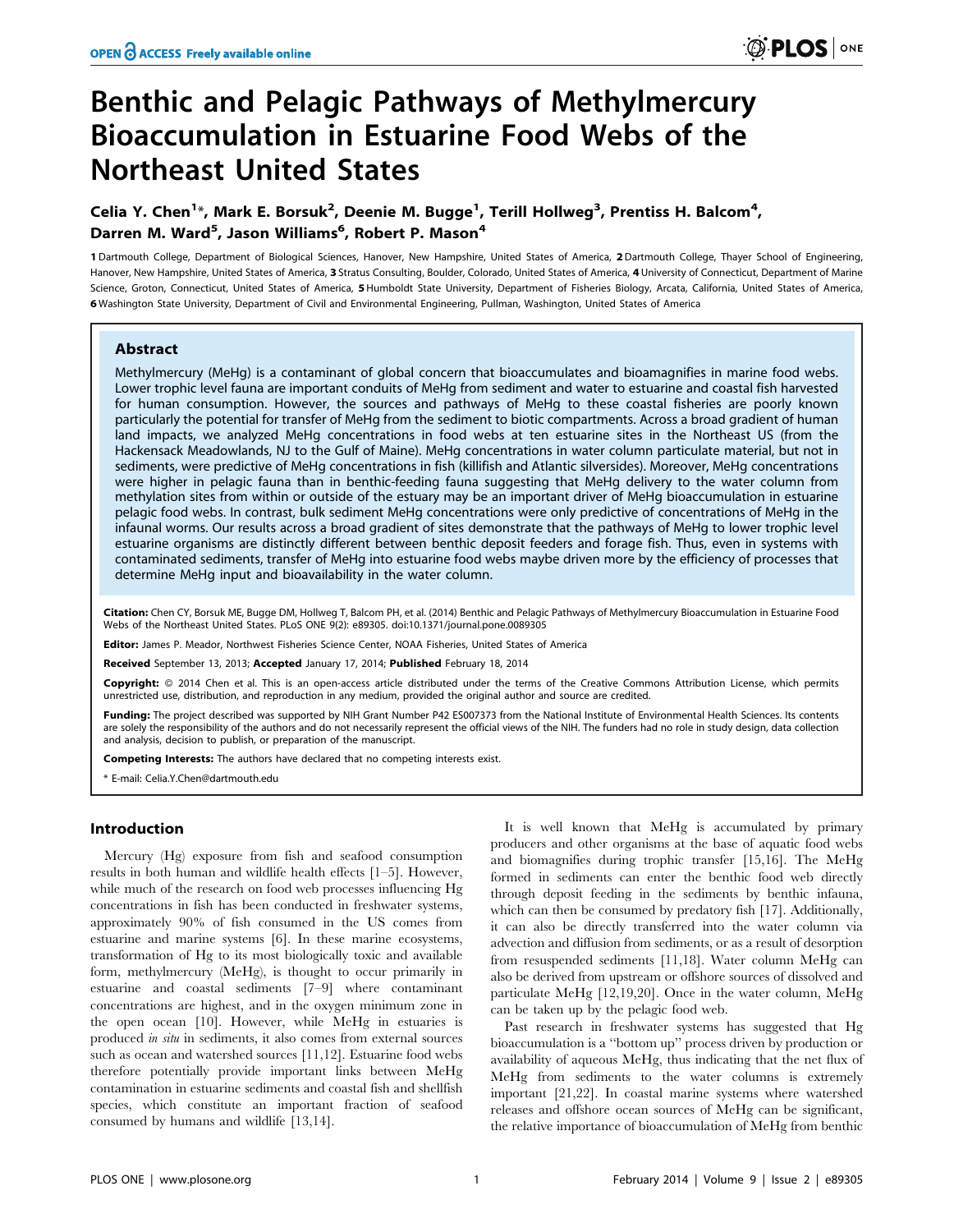vs. pelagic sources is not well understood. Various estuarine mass balance studies have suggested that the relative importance of sediment MeHg inputs varies from being a minor component of the total inputs (Bay of Fundy, Gulf of Maine and Hudson River estuary) [[12,19,20,23,24], to being one of the major sources (Chesapeake Bay, San Francisco Bay and Long Island Sound) [23,25,26,27,28]. Our recent reassessment of MeHg inputs to coastal ecosystems suggests that the importance of sediment sources of MeHg may have been overstated for some of these ecosystems [29]. The results from this study may therefore help reconcile the relative importance of sources of MeHg given that the study sampled locations in areas where previous mass balance studies have been completed (Hudson River, Long Island Sound and Gulf of Maine).

Past research has found that pelagic organisms bioaccumulate higher concentrations of MeHg than benthic fauna, suggesting that aqueous concentrations may be more important than sediment concentrations in determining the concentrations in higher trophic levels [30]. However, broad spatial studies also show concentrations in biota to be related to sediment concentrations [30–32]. There is still much to be learned about the movement of MeHg in coastal ecosystems from sediment and aqueous compartments to lower trophic level organisms that may be conduits of MeHg to fish species consumed by humans.

In both sediments and the water column, MeHg bioavailability is controlled by many factors including concentrations of total Hg, organic matter, and sulfide [11,33] which determine the bioavailable MeHg concentration. In freshwater systems, binding of Hg and MeHg to dissolved organic carbon (DOC) can reduce bioavailability of Hg and MeHg to phytoplankton [34,35] or may increase uptake when phytoplankton actively take up DOC that is bound to Hg and MeHg [36]. In estuarine sediments, organic matter is also important in controlling the distribution and bioavailability of Hg and MeHg, can either reduce or increase the amount of Hg methylation, and can reduce the bioavailability of MeHg to benthic organisms [11,37–39]. The potential role of organic matter in controlling Hg and MeHg bioavailability in the water column and sediments is complex and may not simply depend on quantity but also organic matter quality [40].

In this study, we examine the distinct relationships between aqueous or sediment MeHg and bioaccumulation in common estuarine biota in coastal marshes, as well as the relationship of organic carbon in water (DOC) and sediments (total organic carbon or TOC) to total mercury in sediment and aqueous compartments. Coastal marshes are areas of direct Hg and MeHg watershed inputs and Hg methylation in sediments, and their food webs supply nutrition for estuarine and coastal fisheries resulting in a bioadvection of MeHg from coastal margins to the open ocean [13,14,41]. However, little is known about the pathways of MeHg bioaccumulation in these tidal systems where organisms feed in and on the sediments as well as in the water column. Identifying the sources of MeHg to these food webs is important ecologically as well as for regulatory and remediation purposes. Here, we investigated MeHg concentrations in estuarine fauna with different feeding modes across a broad range of sites from contaminated to pristine and addressed the following questions: 1) Do food sources (sediment vs. water column) influence bioaccumulation of MeHg in estuarine fauna? and 2) Does THg or MeHg in sediments relate directly to water column concentrations and does organic carbon influence those relationships? The overall goal of the study was to better understand the role of water column vs. sediment pathways in transferring MeHg to higher trophic level organisms, as well as the potential role of carbon in mediating MeHg bioavailability.

#### Methods

#### Ethics Statement

All the animal work conducted in this study were in compliance with Institutional Animal Care and Use Committee of the Geisel School of Medicine at Dartmouth College using protocols to minimize suffering of marine organisms collected and euthanized for tissue analysis.

We collected biotic, water, and sediment samples at ten estuarine sites on the East Coast of the United States (from the Hackensack Meadowlands, NJ to the Gulf of Maine) along a human impact gradient (Figure 1). All field sites accessed were on public (municipal boat launches, Golden Gate National Park NY, Wells National Estuarine Research Reserve ME, Waquoit National Estuarine Research Reserve, Barn Island Wildlife Management Area CT) or private land (Milford Audubon Society CT, Indian Point Boat Yard MA) where permission to access the coastal marsh was obtained. The least contaminated and least developed site was the Webhannet Estuary in Wells, ME. The two most contaminated sites were the highly urbanized estuary of Jamaica Bay, NY, which has highly elevated metal levels relative to offshore waters [42], and Hackensack Meadowlands, NJ, where sediments are known to be contaminated with Hg through many years of heavy industrial and residential development, including the operation of a mercury recovery plant [43,44]. Biotic, sediment and water column samples were collected in July–August 2008 and we measured inorganic Hg and MeHg in estuarine organisms, bulk sediments, filtered water, and suspended particulates. Biota included worms (polychaetes and oligochaetes), green crabs (Carcincus maenas), mussels (Geukensia demissa) at all sites except for Mytilus edulis in Portsmouth Harbor NH and Webhannet Estuary ME), killifish (Fundulus heteroclitus) and Atlantic silversides (Menidia menidia).

#### Sediment and Water Sampling

Water sampling followed trace metal ''clean'' techniques, as outlined in Gill and Fitzgerald [45]. Water samples were collected at high tide off of a small fiberglass boat outfitted with an electric trolling motor. Boat surfaces were washed with water to remove any particulate material before entering the water. Water was collected with a peristaltic pump and C-flex tubing that had been



Figure 1. Map of field sites. Ten estuarine field sites in seven states (across a contamination gradient) sampled in summer 2008. doi:10.1371/journal.pone.0089305.g001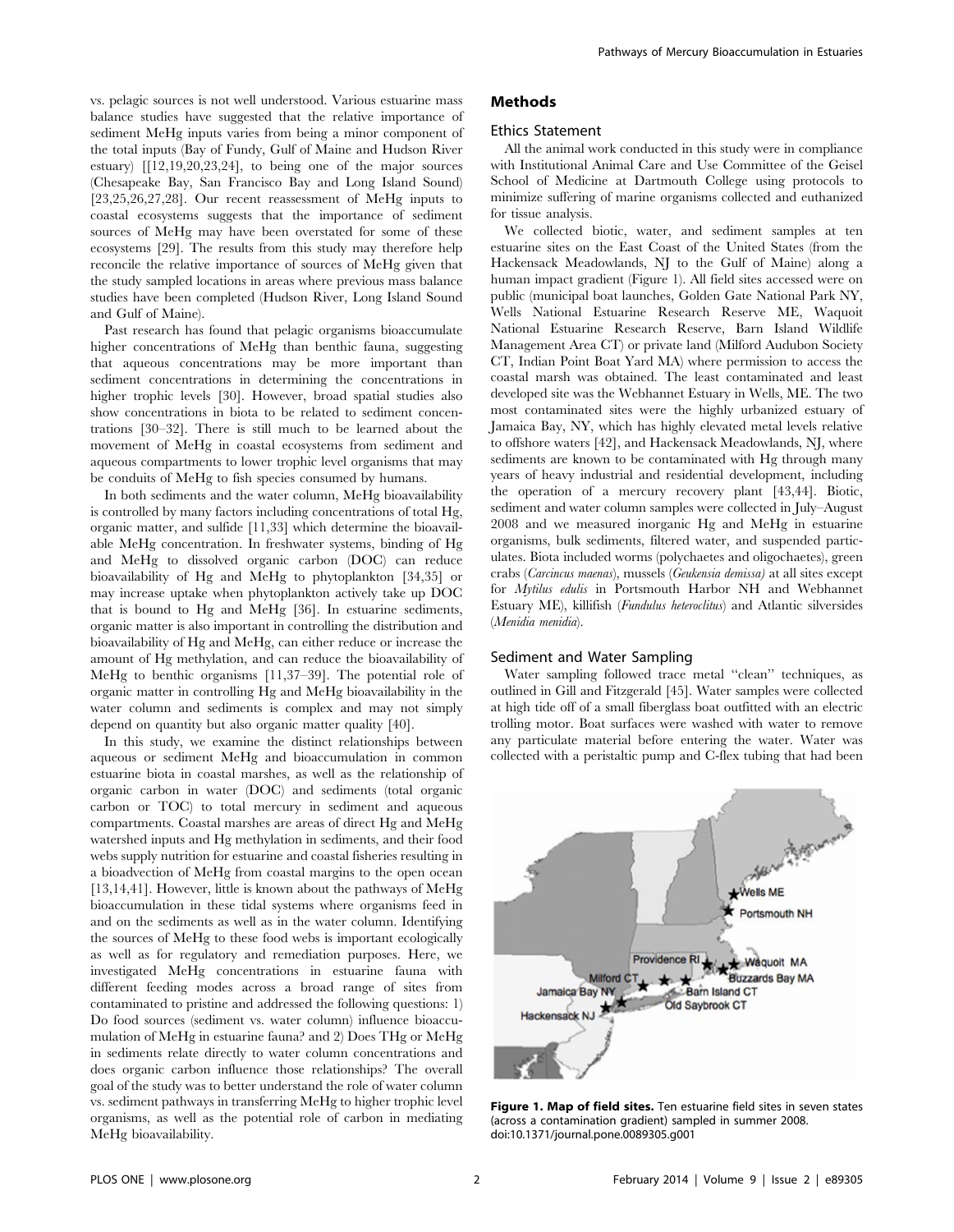soaked in 10% trace-metal grade hydrochloric acid (HCl) overnight and flushed with sample water prior to use. Surface water samples (one sample per site) were collected approximately 0.2 m below the surface. MeHg and total Hg water samples were filtered (600 to 750 ml) through in-line acid-cleaned Teflon filter holders fitted with pre-combusted quartz fiber filters into separate acid-cleaned Teflon bottles. These samples were acidified to 0.5% with trace-metal grade HCl, refrigerated, and stored in the dark until analysis. Water was also filtered (500 to 1050 ml) for DOC and total suspended solids (TSS) using pre-weighed and precombusted glass fiber filters. DOC samples were stored in acidcleaned and pre-combusted glass vials with acid-cleaned Teflon lined caps, and frozen until analysis. Pre-weighed TSS filters were packaged in aluminum foil and frozen until analysis. Quartz fiber filters with samples for Hg species were stored frozen in acidcleaned plastic petri dishes until particulate MeHg and total Hg analysis.

Sediment samples were collected at low tide in areas with at least 5 cm of water above the sediment surface. Two sediment cores at each site were taken using clear acid cleaned polycarbonate tubes (4.8 cm inner diameter). Cores were capped with 5 to 10 cm of overlying water and processed inside a nitrogen-filled glove bag within 2 hours after sampling. In the glove bag, overlying water was removed with a pipettor and 6 cm of sediment was homogenized and frozen until analysis.

#### Biotic Sampling

Invertebrates were collected with plastic-coated minnow traps, D-nets, plastic and nylon sieves, or by hand. Killifish and Atlantic silversides were collected using both minnow traps and hand-drawn seines. All field collections of vertebrates were carried out in strict accordance with the recommendations of the veterinarians at the Animal Resource Center of the Geisel School of Medicine at Dartmouth College and the protocol approved by the Institutional Animal Care and Use Committee of the Geisel School of Medicine at Dartmouth College (Protocol  $#$  07-03-03). Permits for collecting animal samples were obtained from Maine Department of Marine Resources, NH Fish and Game Department, MA Department of Division of Marine Fisheries, RI Department of Environmental Management, CT Department of Environmental Protection, NY State Department of Environmental Conservation, NJ Division of Fish and Wildlife, and the National Park Service. No protected species were collected.

All biotic samples were handled using trace metal clean techniques. Samples were either placed directly into acid-rinsed plastic ziptop bags or in acid-cleaned Teflon containers. Bags and containers were then double-bagged and samples were frozen until analysis. In the laboratory, frozen samples were thawed, rinsed in ultraclean water, blotted dry, and wet weight and total length or carapace width and length were recorded. Mussels were removed from their shells prior to freeze-drying. Organisms were transferred to new I-Chem Certified 300 Series vials and freeze dried (Labconco, FreeZone). Once dry, size class was determined based on length and dry weight and similar sized organisms from each site (n = 3 individuals) were selected across all field sites. Selected freeze-dried samples were ground and homogenized either with a ball mill equipped with Teflon grinding jars and balls (Retsch, Mixer Mill MM 301) or by hand using ceramic scissors (Kyocera) and a ceramic mortar and pestle.

#### Water and Sediment Analysis

Sediment and water samples were analyzed at the University of Connecticut Department of Marine Sciences. Sediment percent loss on ignition (% LOI) was determined by combusting a subsample of freeze-dried sediment at  $550^{\circ}$ C for 8 hours. Concentrations of duplicate sediment samples per site were averaged for data analysis. MeHg in sediment was analyzed using a Perkin Elmer ELAN DRC II Inductively Coupled Plasma Mass Spectrometer (ICP-MS) following aqueous distillation (1 ml 50%  $H_2SO_4$  and 0.5 ml 20% KCl), ethylation, gas chromatographic separation, and pyrolysis [46–49]. Concentrations of MeHg were calculated using external aqueous standards calibrated against a Hg standard traceable back to US National Institute of Standards and Technology (NIST) standard reference materials. For sediment MeHg, the RSD for field replicates was 19%, the recovery for samples spiked in the range of sample concentrations was  $100\pm10\%$  (mean  $\pm$ SD), recovery of an estuarine sediment CRM (IAEA-405, IAEA) averaged 90%, and the detection limit (DL) was 0.003 ng  $g^{-1}$  [23]. Measurement of sediment total Hg was done using a DMA80 direct mercury analyzer [50]. Average recovery of a standard reference material (MESS-2, NRCC; estuarine sediment) was within the certified range  $(91 \pm 9 \text{ ng g}^{-1})$ and the relative percent difference (RPD) between duplicate measurements ( $n = 7$ ) was  $\lt 5\%$ .

Dissolved organic carbon (DOC) in water samples was measured with a Shimadzu TOC analyzer. MeHg analysis of filtered and particulate water samples was done as described above for sediment, but used cold vapor atomic fluorescence spectrometry detection (CVAFS; Tekran 2500). Filtered and particulate total Hg analysis was conducted following digestion, reduction, and purge and trap techniques detailed elsewhere [45,51–54]. Concentrations of THg were calculated using an external aqueous standard (traceable to NIST) calibrated against an elemental mercury  $(Hg^0)$  standard. Recovery for samples spiked in the range of sample concentrations averaged 112% for THg and 88% for MeHg, the relative standard deviation (RSD) of laboratory replicates was 11% for THg, and the DL was estimated to be  $0.002$  ng L<sup>-1</sup> for MeHg analysis and 0.05 ng L<sup>-1</sup> for THg (pore water) analysis. Water column particulate THg and MeHg concentrations (ng/L) were normalized to TSS to calculate suspended particle concentrations (ng/g).

#### Biotic Hg and MeHg Analysis

Biotic samples were analyzed at the Trace Element Analysis Laboratory, Dartmouth College. For determination of THg and MeHg, samples were freeze-dried, spiked with an appropriate amount of enriched inorganic  $^{199}Hg$  (HgI) and enriched  $\text{Me}^{\text{201}}\text{Hg}$ (MeHg) and then extracted in 2–3 ml of TMAOH (tetramethyl ammonium hydroxide, 25% w/v) [55]. MeHg and HgI were determined by species-specific isotope dilution purge and trap ICP-MS. Total Hg was calculated as the sum of MeHg and HgI [55,56]. Three standard reference materials (SRMs) were used as quality control: NRCC DORM-3 dogfish mussel certified at 355656 ng/g MeHg; 382660 ng/g THg, NRCC TORT-2 lobster hepatopancreas certified at  $152 \pm 13$  ng/g and  $270\pm60$  ng/g THg, and NIST-2976 mussel tissue certified at  $28\pm0.31$  ng/g MeHg and  $61\pm3.6$  ng/g THg. Average recovery in DORM-3 was  $92\%$  (n = 7, rsd = 5.8%) for MeHg and 95% for THg ( $n = 7$ ,  $rsd = 5.4\%$ ), 100% ( $n = 2$ ,  $rsd = 2.3\%$ ) for MeHg and 113% for THg ( $n = 2$ , rsd = 12.3%) in TORT-2, and 104% ( $n = 7$ , rsd = 7.7%) for MeHg and 106% (n = 7, rsd = 25.2%) for THg in NIST-2976. The high variability in THg in the NIST-2976 is attributable to inorganic Hg being close to the detection limit in the SRM. The method detection limit for all three SRMs and the samples is  $2 \text{ ng/g}$  based on an initial sample weight of  $25 \text{ mg}$ .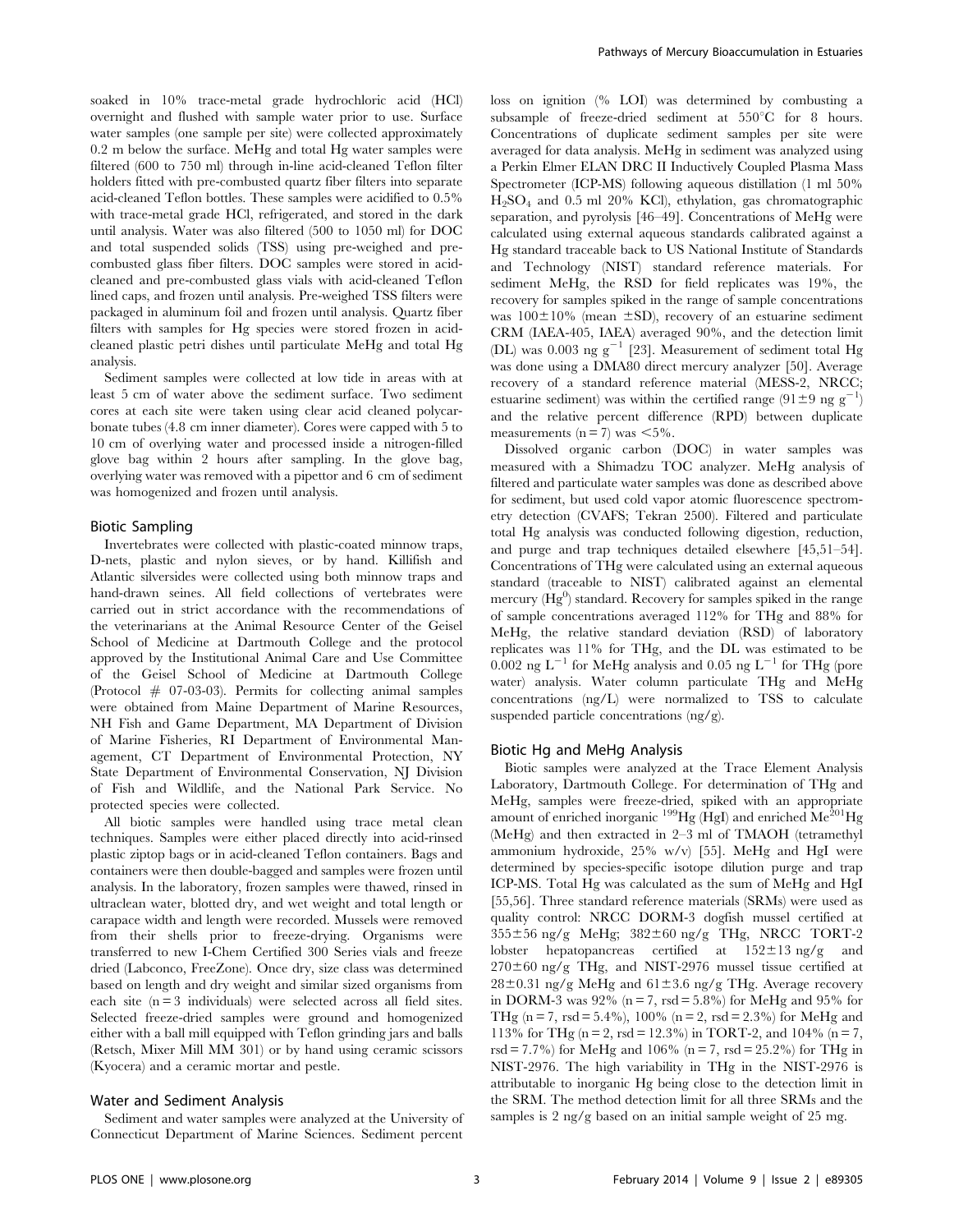#### Stable Isotope Analysis

Approximately 1 mg of homogenous powder of each organism was analyzed for stable isotope ratios  $(^{13}C/^{12}C, ^{15}N/^{14}N)$  at the Stable Isotope Laboratory, Dartmouth College. Samples were flash combusted at  $>1020^{\circ}$ C using a Carlo Erba elemental analyzer. The produced gases were carried by helium through a reduction column, a gas chromatography column and into a Conflo II unit, which subsamples the helium stream for input into an Advantage isotope ratio mass spectrometer (Thermo-Finnigan). Isotope ratios were corrected with three in-house standards ranging in C and N isotope ratios that have been calibrated against international standards. A set of standards was run for every 10 samples.  $\delta^{15}N$  was used to identify the trophic level of a given organism [57] while  $\delta^{13}$ C was used to identify whether an organism used benthic or pelagic food sources [58,59].

#### Data Analysis

Relationships between continuous variables were assessed by simple and multiple linear regression, after logarithmic transformations to ensure compliance with the usual regression assumptions. Linear regression analysis was used to compare concentrations of total Hg and MeHg in sediments and water (filtered and suspended particles) to total organic matter as %LOI in sediments and DOC in the water column. Multiple regression was used to determine the relationship between sediment and water column compartments of MeHg (sediment, filtered water, and particulates) and the various organisms (worms, mussels, green crabs, killifish, and Atlantic silversides). Tests of significance were conducted using sites, rather than individuals, as independent observations to avoid pseudoreplication [60]. Full models were first fit using concentrations in all sediment and aqueous compartments as predictors. Predictors with the highest p-values were then sequentially dropped until all predictors were significant, resulting in our reduced models. Regression results were used to construct a relational graph linking the Hg and MeHg concentrations in sediment and aqueous compartments with biotic compartments, using labels on each arrow to denote the relative contribution of each independent variable to the prediction of each dependent variable. These relative contributions were calculated by multiplying linear regression coefficients by the ratio of standard deviations of the independent and dependent variables, respectively. Relationships of MeHg in biota to food source  $(\delta^{13}C)$  and trophic level  $(\delta^{15}N)$  were also analyzed using linear regression analysis.  $\delta^{15}N$  values were adjusted for site by subtracting the corresponding site effects estimated from a two-way ANOVA with  $\delta^{15}$ N as the response variable and site and species as the treatment factors. All data analysis and production of figures were performed in R, an open-source statistical programming and graphics environment [61].

#### Results

#### Sediment and Water

Sediments from the ten sites sampled in this study ranged over two orders of magnitude in MeHg concentrations (0.13–34.8 ng/g dry wt.) and by a factor of 300 in total Hg (Table S1 in File S1). Sediment %MeHg also ranged widely, by more than an order of magnitude (Table S1 in File S1), with some sites having elevated %MeHg compared to that found in the literature (typically  $\leq$ 1% MeHg). These sites with %MeHg  $\geq$  were mostly uncontaminated locations with varying %LOI. Similarly elevated %MeHg  $(>=2\%)$  has been measured in San Francisco Bay [27]. Sediment MeHg was also significantly correlated with sediment THg across sites ( $p = 0.002$ ,  $n = 10$ ). Sediment data collected across ten sites



Figure 2. Relationships between sediment and water column compartments and organic carbon at each site. Relationships between continuous variables assessed by linear regression after logarithmic transformations. (A) total and MeHg sediment concentrations vs. %LOI.

doi:10.1371/journal.pone.0089305.g002

showed a significant positive linear relationship between %LOI and log-transformed THg  $(p = 0.039, n = 10;$  Figure 2), however, the relationship between %LOI and log MeHg ( $p = 0.17$ ,  $n = 10$ ; Figure 2) was not significant.

Water column THg concentrations ranged over an order of magnitude across sites for filtered concentrations (0.24–1.92 ng/L) and more than three orders of magnitude for particulate concentration (0.40–704.1 ng/g). Water column MeHg concentrations ranged over an order of magnitude for filtered concentrations (0.001–0.025 ng/L) and over two orders of magnitude for particulate concentrations (0.14–20.11 ng/g) (Table S1 in File S1). There was also a large variation in the %MeHg in the particulate fraction with three sites having low values comparable to the sediment  $(<2%)$  while most sites had much higher %MeHg (> 10% MeHg). Across sites, there was a significant positive relationship between filtered MeHg and particulate MeHg  $(p = 0.0225, n = 9)$  but not for THg  $(p = 0.1683, n = 9)$ .

The only statistically significant relationship between sediment and water compartments was the positive relationship between sediment total Hg and particulate total Hg concentrations  $(p = 0.025, n = 9)$ . There were no significant relationships between MeHg in sediment and MeHg in filtered or particulate fractions. In the water column, there was no direct relationship between filtered THg or filtered or particulate MeHg concentrations and DOC, but there was a marginally significant relationship between particulate THg concentrations and DOC ( $p = 0.056$ ,  $n = 8$ ).

#### Biota

Using multiple regression models to determine the variables best accounting for variation in MeHg concentrations in biota, we found that the concentrations in the different biota were associated with different sediment and water column compartments (Table 1; Table S2 in File S1). Specifically, MeHg concentrations in fish (killifish and silversides) showed significant positive associations with the corresponding water column particulate MeHg concentrations but not with filtered MeHg or sediment MeHg (Table 1; Figure 3). For the full model, sediment and water column variables accounted for 87% of the variation in killifish and, in the reduced model, particulate MeHg alone accounted for 62% of tissue concentration variation. Sediment and water column variables accounted for 92% of the variation in silverside MeHg concentrations, and particulate MeHg concentration alone accounted for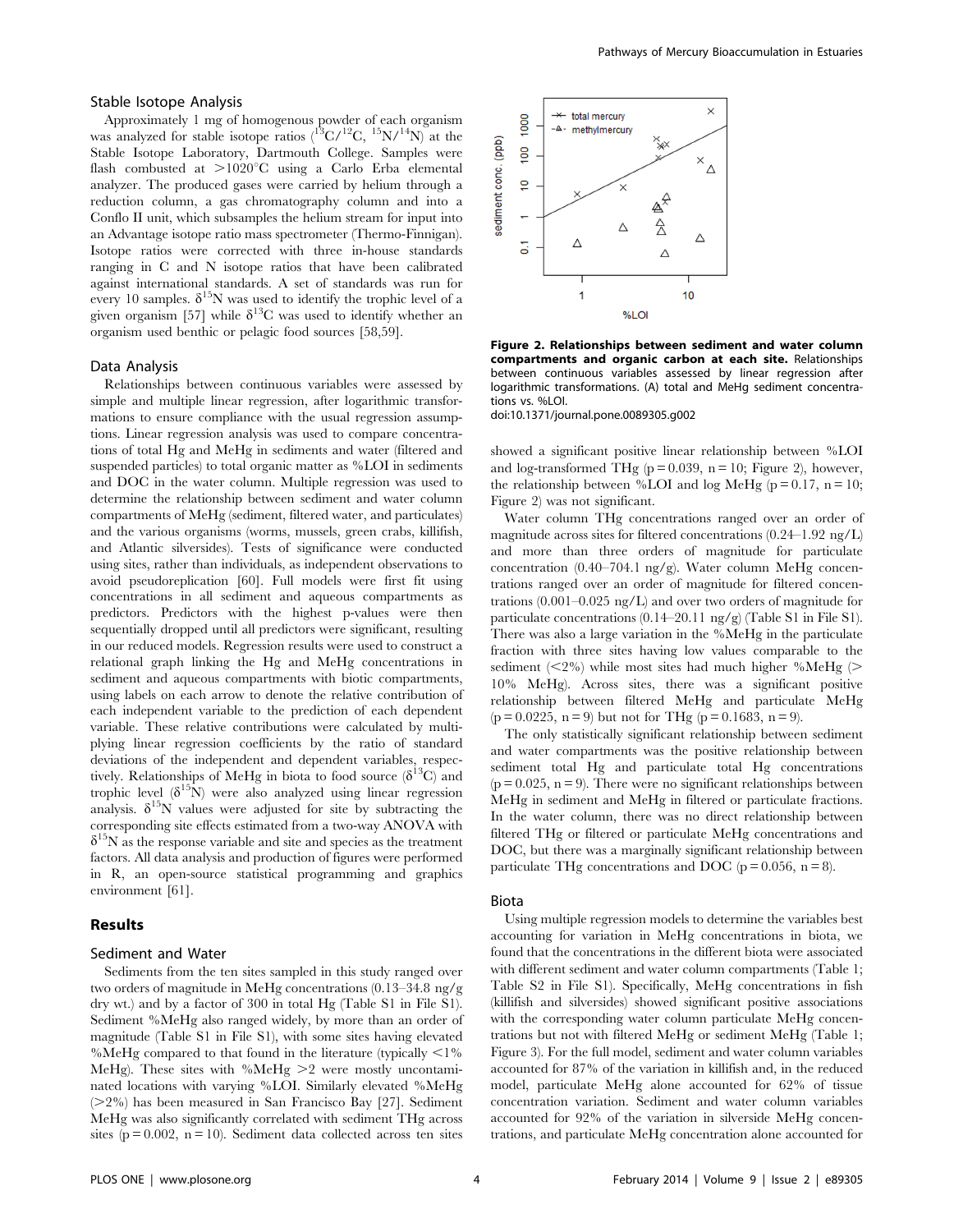88% in the reduced model. MeHg concentrations of worms were related to sediment MeHg concentrations but not water column concentrations (Figure 4). In the full model, sediment and water column MeHg concentrations accounted for 69% of the tissue variation in worms and when only sediment MeHg was included in a reduced model, it accounted for 55% of the variation (Table 1). Sediment and water column MeHg concentrations were not significantly related to tissue concentrations in mussels or green crabs.

#### Food Web Attributes

Measurements of stable isotopes as indicators of trophic level  $(\delta^{15}N)$  and carbon source of food  $(\delta^{13}C)$  were used to determine trophic and feeding relationships between fauna and their relationship to biotic MeHg concentrations. When adjusted for site, relative  $\delta^{15}N$  values indicate that the two fish species represented the highest trophic levels followed by green crabs, worms, and then mussels (Figure 5; Table S2 in File S1). Mussels and silversides were the most depleted in  $\delta^{13}$ C indicating their pelagic food sources whereas killifish consume food sources more intermediate between pelagic and benthic, and worms and green crabs had the least depleted  $\delta^{13}$ C indicating the most benthic food sources (Figure 5; Table S2 in File S1). Although two sites had blue mussels rather than ribbed mussels, the  $\delta^{13}C$  of the two species of mussels were not distinctly different and blue mussel values fell within the range of ribbed mussels.

Incorporating all biotic MeHg data to determine the relationship of bioaccumulation to food source, we found that across our range of estuarine sites, higher MeHg bioaccumulation was found in the more pelagic feeding (more  $\delta^{13}$ C depleted) organisms (Figure 6; Table S2 in File S1) ( $p = 0.00005$ ,  $n = 32$  specieslocation combinations). In fact, within killifish and Atlantic silversides, MeHg concentrations were higher at sites where individuals were more pelagic feeding  $(p = 0.001, n = 18$  specieslocation combinations).

#### Discussion

This study presents field data from a broad range of estuarine sites that differentiates the pathways of MeHg to bioaccumulation in a range of estuarine fauna. Our results show that MeHg in the water column but not in sediments is an important predictor for bioaccumulation in estuarine forage fish. MeHg in particulates is positively related to MeHg in transient (Atlantic silversides) and resident (killifish) fish. In contrast, sediment MeHg concentrations were only directly related to MeHg in deposit feeding infauna represented in this study by worms. This indicates that although sediments are the main repository for metal contaminants in estuaries, especially for Hg and MeHg, and a potential source of dissolved (and particulate) MeHg to overlying water, this benthic flux must not be directly related to sediment MeHg content, as has been shown by others, e.g. [43,20]. Therefore, bulk sediments are not an accurate predictor of MeHg bioaccumulation in these forage fish. Alternatively, our sampling strategy may not have effectively captured the bioavailable sediment MeHg fraction although porewater concentrations at a subset of our sites are not

|                         | <b>Full Model</b>     |                   |         |                          | <b>Reduced Model</b>     |                   |  |
|-------------------------|-----------------------|-------------------|---------|--------------------------|--------------------------|-------------------|--|
|                         | <b>Estimate</b>       | <b>Std. Error</b> | P-value | <b>Estimate</b>          | <b>Std. Error</b>        | P-value           |  |
|                         | A. Killifish          |                   |         |                          |                          |                   |  |
| Intercept               | 2.169                 | 0.435             | 0.004   | 1.837                    | 0.067                    | < 0.001           |  |
| log10(MeHg sediment)    | 0.131                 | 0.068             | 0.112   | $\qquad \qquad -$        | $\qquad \qquad -$        | $\qquad \qquad -$ |  |
| log10(MeHg dissolved)   | 0.150                 | 0.186             | 0.457   | $\overline{\phantom{a}}$ | $\qquad \qquad -$        | $\qquad \qquad -$ |  |
| log10(MeHg particulate) | 0.27                  | 0.135             | 0.060   | 0.424                    | 0.117                    | 0.007             |  |
| $R^2$ (adj. $R^2$ )     | 0.87(0.79)            |                   |         | 0.62(0.57)               |                          |                   |  |
| n                       | 9                     |                   |         | 10                       |                          |                   |  |
|                         | <b>B. Silversides</b> |                   |         |                          |                          |                   |  |
| Intercept               | 2.401                 | 0.479             | 0.007   | 1.96                     | 0.042                    | < 0.001           |  |
| log10(MeHg sediment)    | 0.011                 | 0.070             | 0.878   | $\overline{\phantom{0}}$ | $\overline{\phantom{0}}$ | $\qquad \qquad -$ |  |
| log10(MeHg dissolved)   | 0.192                 | 0.201             | 0.394   | -                        | $\qquad \qquad -$        | $\overline{a}$    |  |
| log10(MeHg particulate) | 0.418                 | 0.133             | 0.035   | 0.512                    | 0.071                    | < 0.001           |  |
| R2 (adj. R2)            | 0.92(0.86)            |                   |         | 0.88(0.87)               |                          |                   |  |
| n                       | 8                     |                   |         | 9                        |                          |                   |  |
|                         | C. Worms              |                   |         |                          |                          |                   |  |
| Intercept               | 0.604                 | 0.921             | 0.559   | 1.02                     | 0.119                    | < 0.001           |  |
| log10(MeHg sediment)    | 0.270                 | 0.197             | 0.264   | 0.471                    | 0.174                    | 0.035             |  |
| log10(MeHg dissolved)   | $-0.106$              | 0.396             | 0.806   | $\overline{\phantom{a}}$ | $\qquad \qquad -$        | $\qquad \qquad -$ |  |
| log10(MeHg particulate) | $-0.312$              | 0.337             | 0.423   | $\overline{\phantom{a}}$ | $\overline{\phantom{0}}$ | $\qquad \qquad -$ |  |
| R2 (adj. R2)            | 0.69(0.37)            |                   |         | 0.55(0.47)               |                          |                   |  |
| n                       | $\overline{7}$        |                   |         | 8                        |                          |                   |  |

Table 1. Multiple regression results for environmental predictors (MeHg in sediments, water column dissolved aqueous, and

Full and reduced models for (A) killifish; (B) Atlantic silversides; and (C) worms.

doi:10.1371/journal.pone.0089305.t001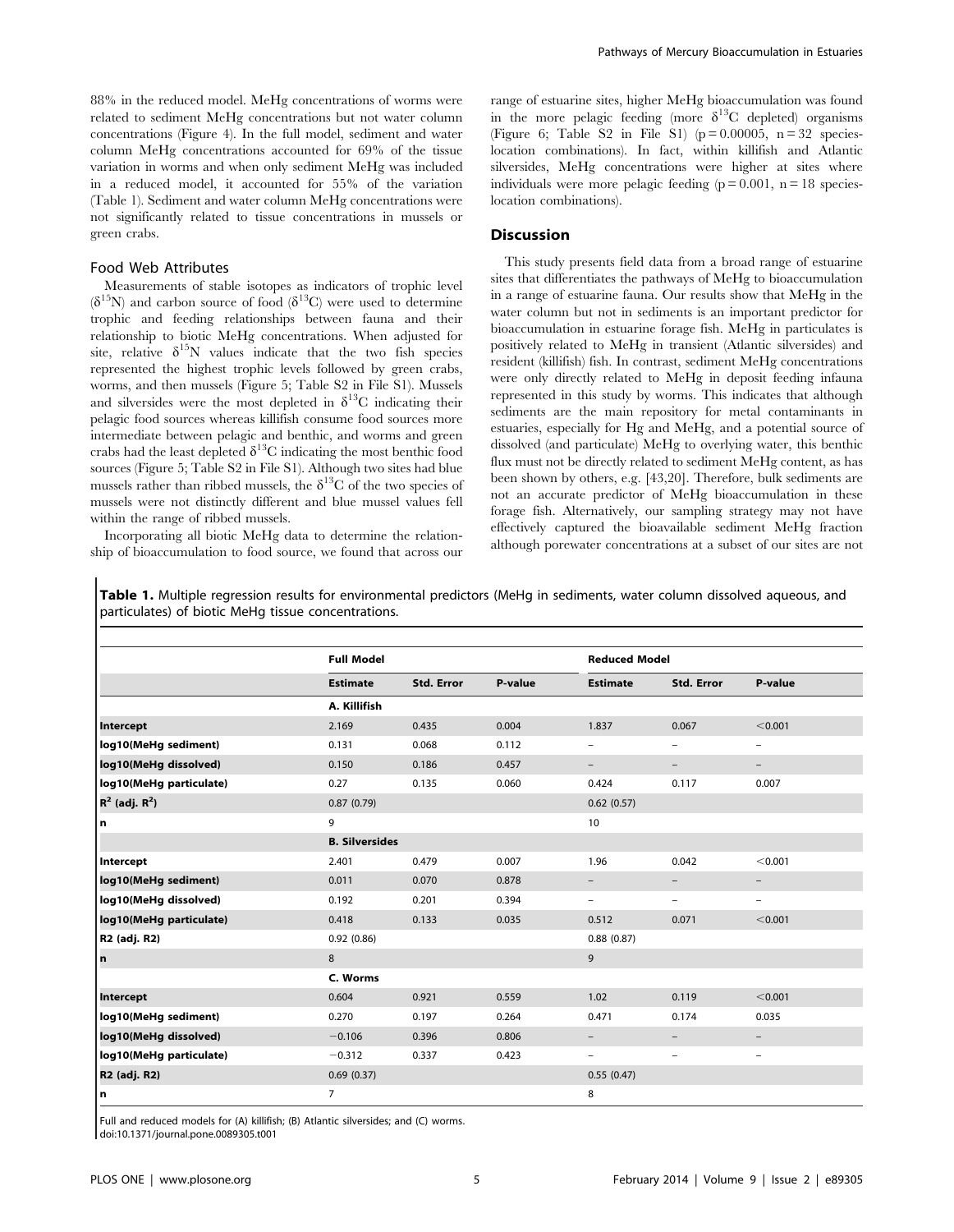

Figure 3. Relationship between MeHg tissue concentrations in fish and MeHg in water column particulate. Relationships between continuous variables assessed by linear regression after logarithmic transformations. (A) killifish MeHg vs. particulate; (B) Atlantic silverside MeHg vs. particulate. Points show site means and error bars extend to the minimum and maximum site concentrations. doi:10.1371/journal.pone.0089305.g003

related to water column concentrations (Balcom et al., unpublished data).

While the water column exposure to MeHg could still be the result of the complex coupling between water and sediment MeHg and in situ methylation in these shallow ecosystems, it could also potentially reflect differences across ecosystems in the influx of MeHg produced in the watershed or offshore which is subsequently taken up by the in situ estuarine phytoplankton. Sediment MeHg can be transferred to the water column through desorption from resuspended sediment or from the flux (diffusive and advective) of dissolved MeHg from sediments [62]. Although bulk total Hg and MeHg concentrations in sediments are much higher than in water, MeHg in sediments is not directly bioavailable to fish. Rather, the transport (flux) of MeHg from sediments into the water column is necessary for phytoplankton or particulate uptake and ingestion by invertebrates and fish. This may be a more important pathway than direct uptake from sediments for



Figure 4. Relationship between MeHg in worm tissues vs. sediment MeHq. Relationships between continuous variables assessed by linear regression after logarithmic transformations. Points show site means and error bars extend to the minimum and maximum site concentrations.

doi:10.1371/journal.pone.0089305.g004

assimilation of MeHg produced in estuarine sediments into estuarine food webs [63]. Similarly, dissolved MeHg from upstream and offshore sources could be taken up into phytoplankton or benthic algae growing on the sediment surface. As discussed above, the relative importance of in situ production of



Figure 5. Stable isotope signatures of individual taxonomic<br>groups measured as delta <sup>13</sup>C and delta <sup>15</sup>N. Delta <sup>15</sup>N values were adjusted for site differences. Because of significantly different patterns, worms were excluded from analysis. Crosshairs show  $+/-$  two standard errors.

doi:10.1371/journal.pone.0089305.g005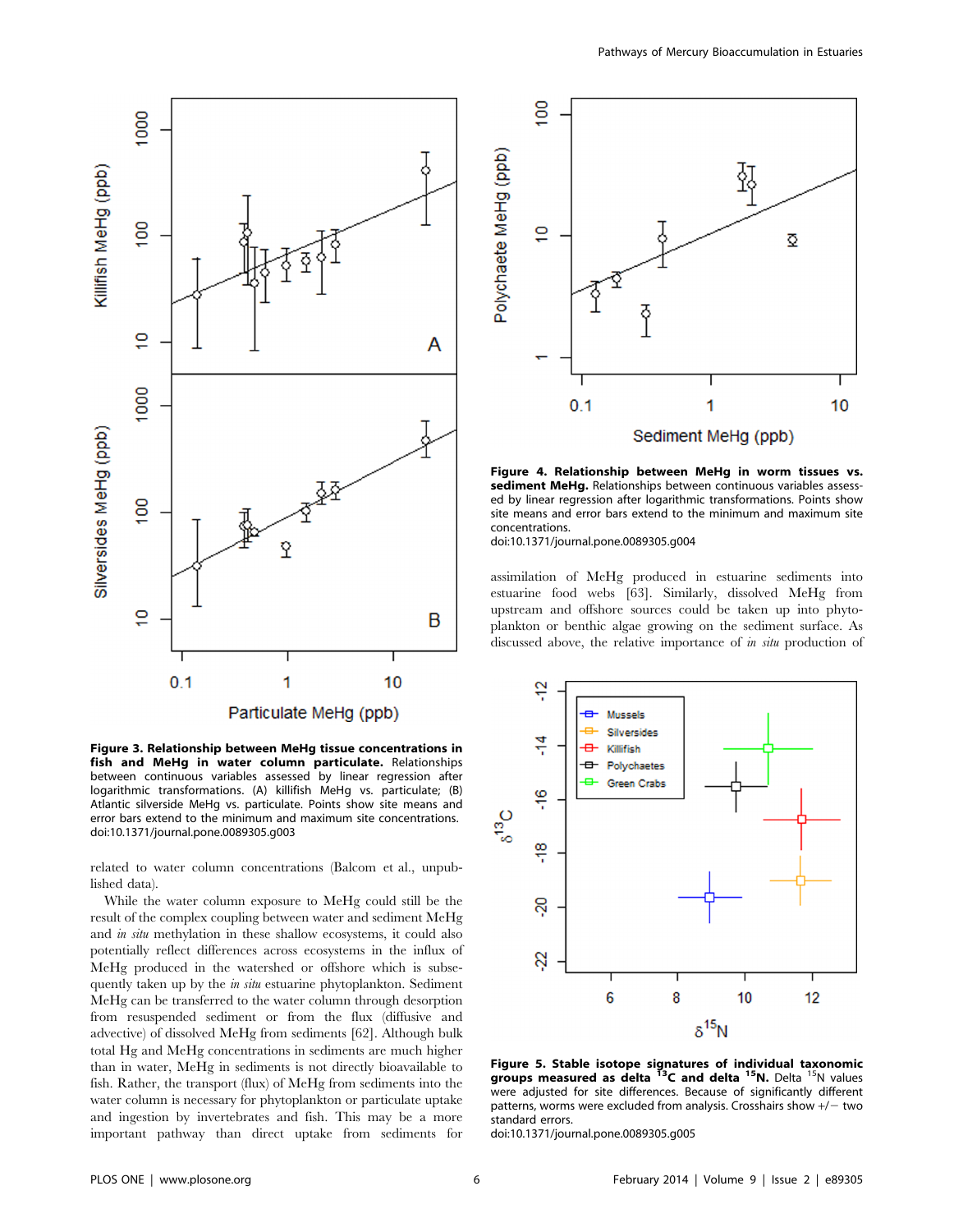

Figure 6. Relationship of MeHg tissue concentrations of all taxonomic groups across all sites vs. delta 13C. Relationships between continuous variables assessed by linear regression after logarithmic transformations. doi:10.1371/journal.pone.0089305.g006

MeHg versus external inputs varies across estuaries and coastal systems [11,12,19,28].

Most sediment and water column total Hg and MeHg measurements for estuaries included in this study (Table S1 in File S1) are within the range of other east coast estuarine measurements [25,76,23,40] (Balcom et al., unpublished data). Average sediment concentrations at Waquoit and Buzzards Bay (MA) were below the typical range for estuaries, but %MeHg (fraction of total Hg as MeHg) was within the range of values for the other sites in this study. Mill Creek on the Hackensack River was elevated in both average total Hg (2960 ng/g) and MeHg (34.8 ng/g), but total Hg was comparable to Hackensack River sites sampled in 2009 and earlier (Balcom et al., unpublished data; [19]). Surface water dissolved total Hg measurements (Table S1 in File S1) were within the range of values for NY/NJ Harbor [19] and Long Island Sound (LIS; [64], Balcom et al., unpublished data). While measured dissolved MeHg was low in the current study, and typically below levels measured previously in NY/NJ Harbor and LIS, the %MeHg was relatively uniform and within the range of other east coast estuarine measurements (Balcom et al., unpublished data, [29]). The %MeHg was comparable to other estuaries at about half the sites (Balcom et al., unpublished data), including the Hackensack River where particulate MeHg was high (20.1 ng/g). Water column THg was low compared to literature values at Waquoit [65], Barn Island [66], and Jamaica Bay [19] which resulted in elevated %MeHg at those sites. Nonetheless, the overall range of values in sediments and water column were representative of other systems in the region.

The importance of the water column as a source of MeHg to estuarine fauna has been examined in past studies, particularly for amphipods. Williams et al. [62] demonstrated that MeHg assimilation by amphipods via algal food was much greater than from dissolved aqueous exposure. Lawrence and Mason [37] performed mesocosm studies with amphipods to examine the relative importance of sediment versus water column particulate (algal additions) as a source of MeHg, From their experiments and modeled results they concluded that the sediment (particulate uptake and porewater exposure) was not an important source of MeHg except under conditions of highly contaminated sediments of low organic content, and low water column particulate MeHg. This scenario does not correspond to any of the ecosystems studied here, reinforcing the idea that direct uptake from the sediment is not likely the main source of the MeHg accumulating in the forage fish.

MeHg bioaccumulation is largely determined by movement and feeding mode of biota. Both killifish and mussels are biosentinel species of local Hg exposure given their small-scale patterns of movement in estuaries [59]. In contrast, Atlantic silversides are transient species and move in broader ranges throughout the estuary [59]. Mussels feed predominantly on suspended particles including phytoplankton while killifish derive much of their nutrition from the benthos and silversides are predominantly plankton consumers [13,59]. Despite their different feeding strategies, MeHg bioaccumulation in both fish species is directly related to water column particulate MeHg. The percent of variation accounted for by MeHg in particulates is higher in silversides than killifish (88% vs. 62%) likely due to their more planktivorous feeding mode than for killifish which also feed on benthic food sources [59,67]. Moreover, similar to our previous study [30] and other studies [68,69], pelagic-feeding organisms (as determined by depletion in  $\delta$  <sup>13</sup>C) have higher concentrations of MeHg than benthic-feeding species, providing additional evidence that even in these shallow ecosystems, lower levels of the pelagic food web have an important role in transferring mercury to higher level marine organisms consumed by humans [30].

While the relationship of fish to water column MeHg particulate concentrations has not been previously documented in coastal marine systems, studies in both lakes and streams suggests that Hg and MeHg bioaccumulation is greatly influenced by the supply of Hg to the base of the pelagic food web [21,22]. Chasar et al. [21] found that MeHg in fish and invertebrates in streams were strongly positively associated with filtered fractions of MeHg and DOC in surface water regardless of the trophic position of the organisms. In a study of lakes in the Great Lakes region, Rolfhus et al. [22] showed that bioaccumulation factors (BAF) and biomagnification factors (BMF) across 10 lakes were extremely similar, suggesting that the variation in fish concentrations was due to differences in aqueous supply of MeHg. Particulate MeHg concentrations were not considered or measured in either of these studies. Other studies in freshwater have also supported the conclusion that MeHg bioaccumulation in fish is driven more by MeHg uptake at the base of the food web than trophic factors such as trophic position of the fish or biomagnification rates [69,70]. Fry and Chumchal's [67] study of Hg in estuarine food webs found that stable isotope signatures for fish were similar to particulate organic matter suggesting a particulate source of food. In this study, we show directly the importance of MeHg in water column particulates to bioaccumulation and trophic transfer in fish.

In other estuarine field studies, links have been demonstrated between sediment and biotic Hg and MeHg concentrations. Gehrke et al. [31] concluded that Hg in forage fish (Missisippi silversides and topsmelt) in San Francisco Bay was derived from sediments based upon their related Hg stable isotope signatures. In Narragansett Bay RI, Taylor et al. [32] found a relationship between carbon-normalized THg in sediment and THg in zooplankton, invertebrates and finfish. In both of these studies, the relative importance of the aqueous pathway was not evaluated since water concentrations of Hg and MeHg were not measured. Indeed, in our previous work, sediment MeHg concentrations were shown to be related to biotic concentrations when all taxa are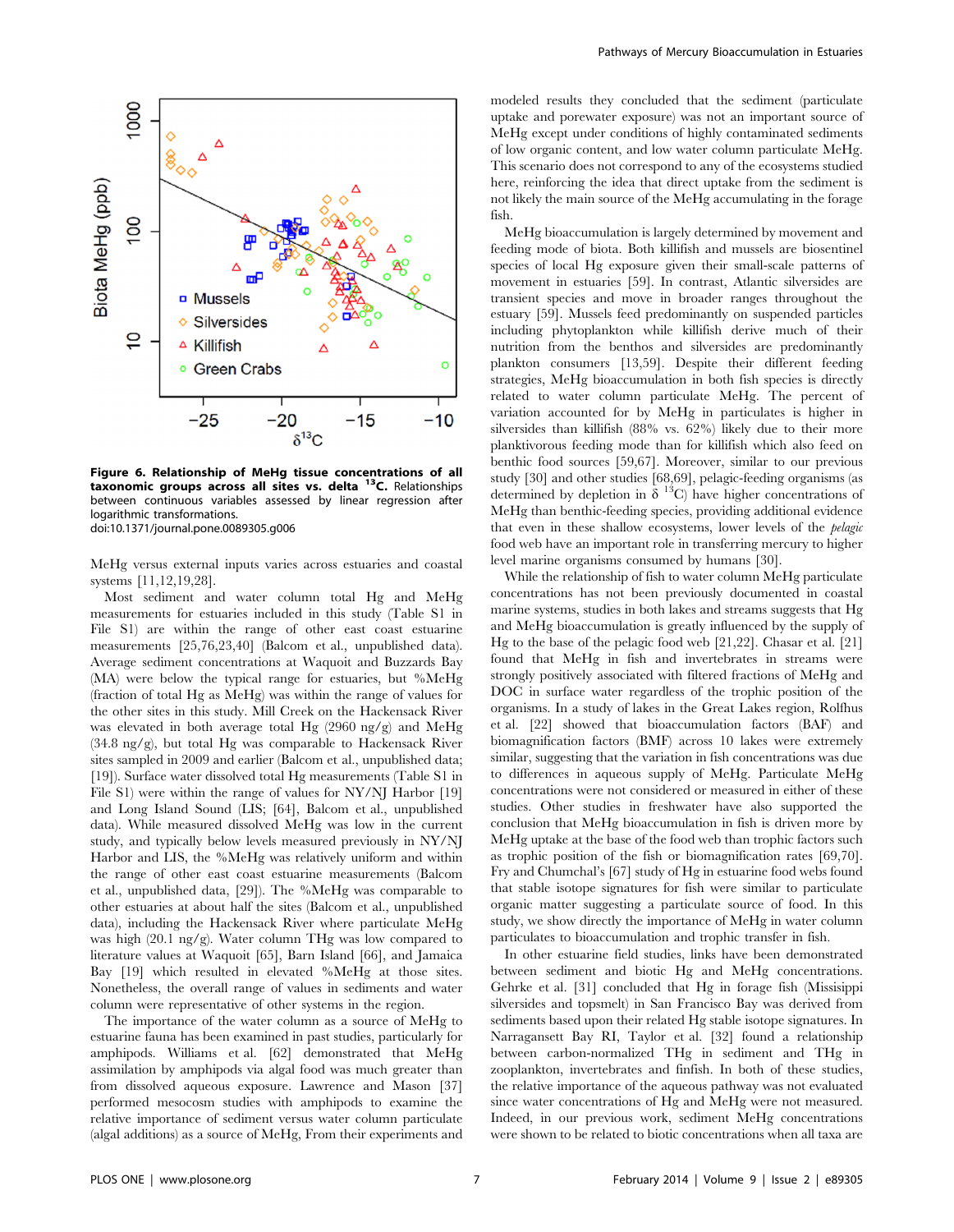

Figure 7. Relational diagram for total Hg and MeHg in sediment and water column and biotic compartments. The magnitude and sign of the coefficients represent the relative contribution of the independent variable in the prediction of the dependent variable located at the head of each arrow. These were calculated by multiplying the linear regression coefficients by the ratio of standard deviations of the independent and dependent variables, respectively. doi:10.1371/journal.pone.0089305.g007

included in the analyses [30]. However, MeHg in aqueous fractions were also not measured in our earlier study.

Organic matter has an important role in controlling the biogeochemistry of MeHg in sediments and in the water column. In this study, as in others, there is a strong positive association between sediment THg and sediment organic matter (% LOI) [11,23,30,38,71]. This relationship is likely due to the binding of mercury to reduced sulfur groups [72–74] both within the water column (measured as DOC) and in the sediment [71] (measured as %LOI) and the positive relationship between organic matter and Hg inputs. In most other studies of individual systems, a linear relationship between THg and %LOI or sediment TOC, and between THg and MeHg, has been found [16,25,38,75–78]. However, this is not always the case for MeHg and %LOI where the relationship was either weak or not significant, or varied seasonally [16,40,75,76,79], as found here.

The positive relationship between total Hg in sediments and water column particulates in this study suggests that resuspension of surface sediments may contribute a fraction of the particulate. In mesocosm resuspension experiments where TSS was up to 150 mg  $L^{-1}$ , it was found that the particulate Hg in the water column was similar to that of the surface sediment, as expected [80,81]. However, even with such high resuspension, the water column particulate MeHg was higher than that of the surface sediment, but had a low %MeHg  $(<1%$ ). In the non-resuspended mesocosms, the particulate MeHg was three times higher, and the %MeHg was up to 6%, reflecting the fact the biota MeHg concentrations per gram are much higher than those of the surface sediment, and that MeHg is more bioaccumulative than inorganic Hg [80,62]. Therefore, the lack of a relationship between MeHg in sediments and aqueous compartments suggests that MeHg in resuspended sediments is not the main contributor to MeHg in the particulate, and that bioaccumulation by particulates must be occurring. Although we have no data on particulate composition, the variable %MeHg in the particulate likely reflects the differences in sources, being lower in systems with relatively higher amounts of resuspension or abiotic particles. In addition, our data for pore water from a subset of these sites indicates that there is no direct relationship between water column concentrations and porewater concentrations suggesting that the two compartments are not tightly coupled, as has been found in other studies [39,23] (Balcom unpublished data).

Past studies on MeHg in estuarine sediments have examined the role of organic carbon quantity and quality in controlling MeHg production [23,37–40,76]. While these studies have suggested that sediment organic matter may limit Hg methylation in human impacted sites, a more recent study suggests that Hg methylation is greatest in sites with the highest Hg content (relative to carbon) and that organic matter is not the only factor influencing methylation. The level of sediment sulfur is also an important consideration. In the water column, studies on the relationship between DOC and Hg in freshwater also show a positive relationship indicative of the binding of Hg by DOC [82–85]. In our study, MeHg in sediment is not strongly related to TOC and DOC is only marginally related to MeHg in water column particulates, indicating that the relationships between carbon and MeHg in sediment and water column compartments are complex (Figure 7). Other factors, such as the rate of production of MeHg in sediments and the sediment binding capacity for MeHg influence the potential for sediments to be a source of MeHg to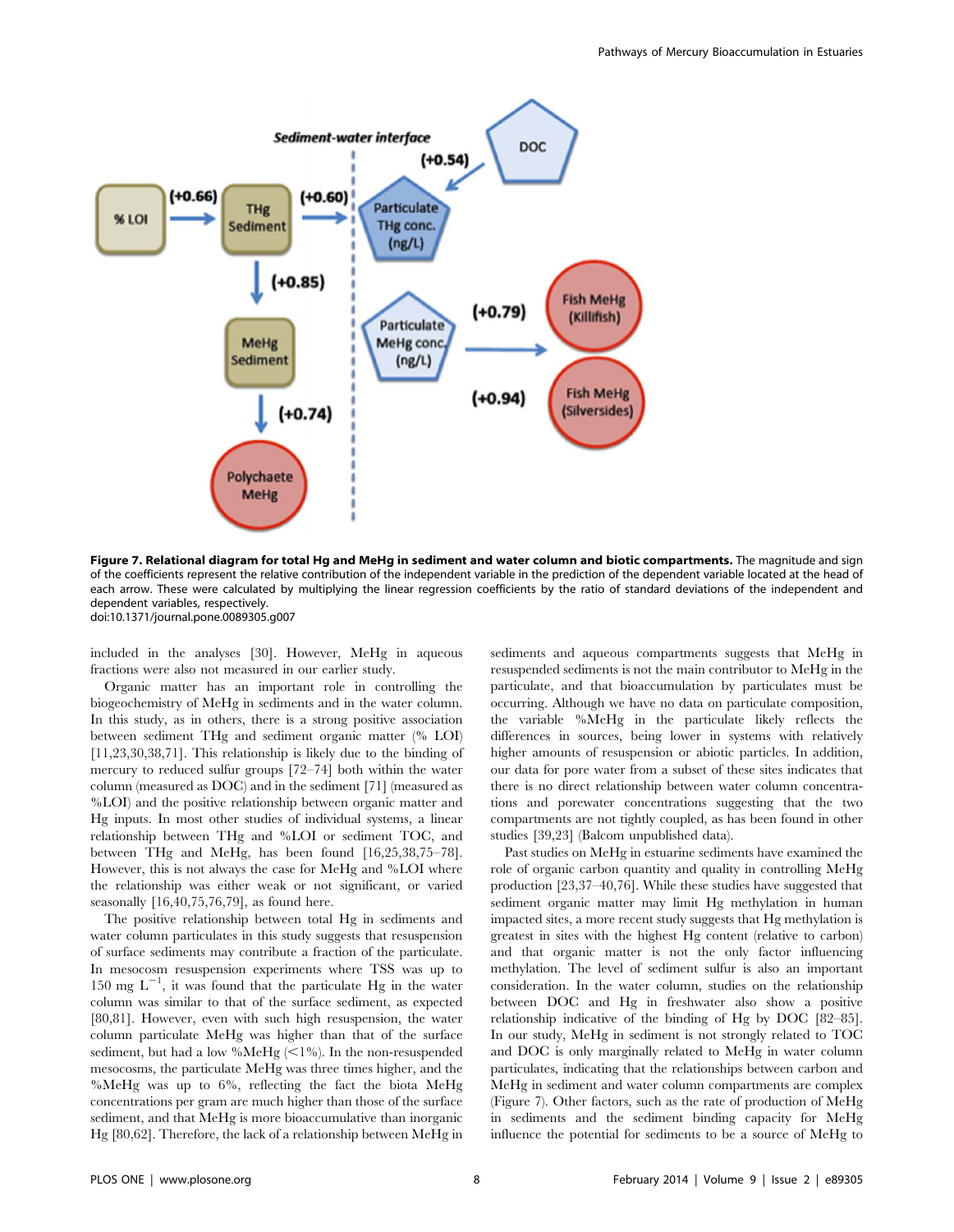the overlying waters. As noted, DOC impacts the bioavailability of MeHg in the water column to plankton, and DOC could influence the rate of degradation of MeHg by photochemical processes within the water column. However, it is not just the amount but also the type and nature of the organic matter (e.g. fraction of reduced S present) that influences the fate, transport and bioaccumulation of MeHg in estuarine systems.

Therefore, the relationship between TOC or DOC and MeHg bioaccumulation in primary producers, primary consumers, and secondary consumers is not clear. In this study, there are no significant relationships between biotic concentrations and organic carbon (TOC or DOC). While some freshwater studies have shown a positive relationship between DOC and Hg concentrations in phytoplankton, zooplankton, invertebrates, and fish [82,85,86] others have found a negative relationship between DOC and Hg concentrations in phytoplankton and fish [87]. Negative relationships have also been found between DOC and Hg bioaccumulation factors (BAF) for freshwater algae, microseston, zooplankton and fish [35,36,82,85]. In estuarine and marine systems, DOC has lower concentrations and lower molecular weights than in freshwater, and the DOC is derived more from in situ degradation and has less humic character, which may alter the biovailability of Hg and MeHg. Our past work and that of others showed negative relationships between TOC and Benthic-Sediment Concentration Factors for MeHg [30,33,37]. Others have found relationships in experimental marine studies where increased DOC has resulted in decreases in Hg uptake from water in marine amphipods, green mussels, and American oysters [37,88–90]. However, most of these study results were based on aqueous exposures in the laboratory rather than bioaccumulation from ingestion in natural food webs.

Studies of coastal marsh food webs indicate that the primary consumers obtain nutrition from both benthic microalgae on the sediments and from phytoplankton and resuspended organic matter in the water column [13,91,92]. Higher trophic level organisms like fish and crabs accumulate most of their MeHg primarily through dietary sources [93,94], whereas bivalves can take up mercury from water and sediment as well as dietary sources [89,95]. The stable isotope signatures determined for different taxa in this study suggest that consumers are obtaining their MeHg from different pathways (Figure 7). While killifish are less pelagic feeding than Atlantic silversides, MeHg concentrations of both fish species are related to water column particulate MeHg concentrations. The killifish are likely consuming more from the benthic sources including resuspended organic matter (algae and detritus) and benthic crustaceans which have been shown to reflect water column concentrations [37], whereas the Atlantic silversides are feeding more on plankton [59,91 23,67]. Even though the crabs have higher  $\delta^{13}$ C signatures indicating a more benthic feeding strategy than worms, their tissue concentrations of MeHg are not related to sediment MeHg concentrations as are the worms. However, worms with their infaunal life histories and deposit feeding strategies are exposed directly to MeHg from ingestion of sediments and exposure to MeHg in pore water. Mussels are most depleted in  $\delta^{13}$ C indicating pelagic-feeding, but perhaps surprisingly there were no significant relationships between their tissue concentrations and sediment and water column MeHg concentrations.

#### References

1. Scheuhammer AM, Meyer MW, Sandheinrich MB, Murray MW (2007) Effects of environmental methylmercury on the health of wild birds, mammals, and fish. Ambio 36: 12–19.

Although sediments are the repositories of Hg in estuaries and sources of MeHg production, water concentrations of MeHg are the most direct predictor of MeHg in forage fish that are important prey for larger fish consumed by humans. MeHg in the water column may come from internal methylation in sediments or from external sources (watershed inputs or inputs from ocean currents) but the relative importance of these sources is currently poorly understood. For example, as discussed above, while sediments were found to be a minor source of MeHg to the water column of Passamaquoddy Bay, and the Gulf of Maine [11,12], Mason et al. [11] concluded that about 60% of the MeHg accumulating in fish in the Chesapeake Bay was produced internally. Similarly, for the Hudson River estuary watershed, external inputs are the dominant source of MeHg, while in situ production is more important in Long Island Sound [20,28]. Clearly, the overall characteristics of the estuary, such as depth, volume, tidal exchange and relative freshwater input, will have a large impact on the relative importance of sources of MeHg to the water column.

Identification of the predominant sources of MeHg to the water column pathway of MeHg exposure is complex and not clearly understood, but is important to both the management of estuarine sediments as well as to the development of models of MeHg fate in coastal food webs. Most contaminated sites are managed based upon sediment concentrations of Hg as opposed to water column concentrations. The results of this study suggest that water column exposure of estuarine fauna needs to be considered in assessments of contaminated sites. Models of estuarine and coastal food webs also require field-based understanding of MeHg pathways of trophic transfer. Thus, identifying the environmental sources of MeHg to estuarine food webs requires both an understanding of the biogeochemical factors influencing production and flux of MeHg from sediments into the water column and the influence of MeHg transport from external sources.

#### Supporting Information

File S1 Supporting tables. (DOCX)

### Acknowledgments

We gratefully acknowledge the assistance of Genevieve Bernier and Kate Labrum for help with collection of samples and processing of samples in the laboratory. In addition, we thank Xiaohong Feng and Anthony Faiia for analysis of stable isotope samples. We acknowledge the Dartmouth Trace Element Analysis Core Facility and the contributions of Brian Jackson, Vivien Taylor, and Arthur Baker for Hg speciation analysis of biotic samples. Lastly, we thank Dr. James Meador and three anonymous reviewers for their thoughtful comments that greatly improved the quality of the manuscript.

#### Author Contributions

Conceived and designed the experiments: CYC DMB JW RPM. Performed the experiments: CYC DMB TH PHB DMW JW. Analyzed the data: MEB DMW. Contributed reagents/materials/analysis tools: CYC RPM. Wrote the paper: CYC MEB DMB RPM.

2. Mergler D, Anderson HA, Chan LHM, Mahaffey KR, Murray M, et al. (2007) Methylmercury exposure and health effects in humans: A worldwide concern. Ambio 36: 3–11.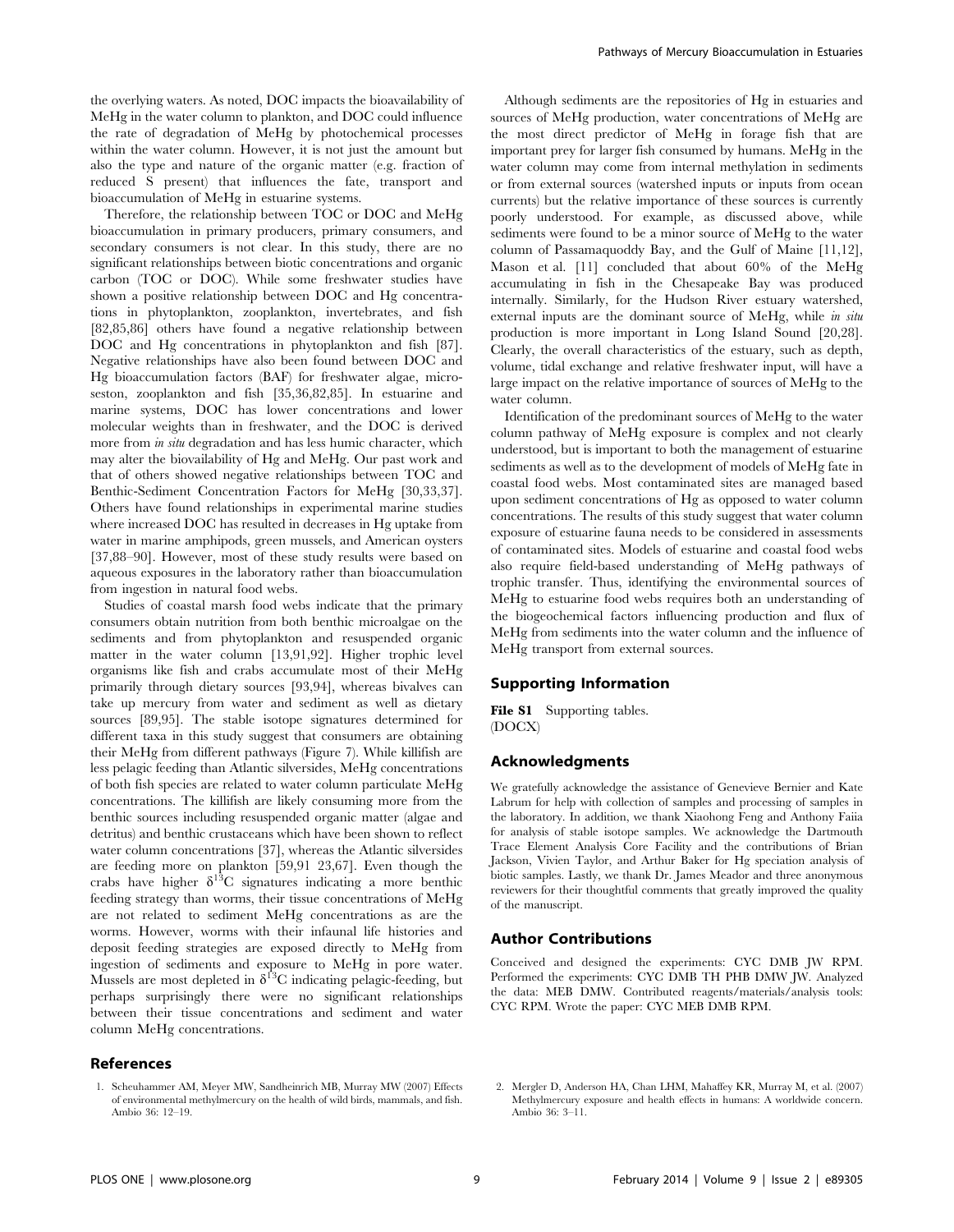- 3. Rutkiewicz J, Nam DH, Cooley T, Neumann K, Padilla IB, et al. (2011) Mercury exposure and neurochemical impacts in bald eagles across several Great Lakes states. Ecotoxicology 20: 1669–1676.
- 4. Karagas MR, Choi AL, Oken E, Horvat M, Schoeny R, et al. (2012) Evidence on the human health effects of low-Level methylmercury exposure. Environmental Health Perspectives 120: 799–806.
- 5. Wiener JG, Sandheinrich MB, Bhavsar SP, Bohr JR, Evers DC, et al. (2012) Toxicological significance of mercury in yellow perch in the Laurentian Great Lakes region. Environmental Pollution 161: 350–357.
- 6. Sunderland EM (2007) Mercury exposure from domestic and imported estuarine and marine fish in the US seafood market. Environmental Health Perspectives 115: 235–242.
- 7. King JK, Saunders FM, Lee RF, Jahnke RA (1999) Coupling mercury methylation rates to sulfate reduction rates in marine sediments. Environmental Toxicology and Chemistry 18: 1362–1369.
- 8. Compeau GC, Bartha R (1985) Sulfate-reducing bacteria Principal methylators of mercury in anoxic estuarine sediment. Applied and Environmental Microbiology 50: 498-502.
- 9. Benoit JM, Gilmour CC, Heyes A, Mason RP, Miller C (2003) Geochemical and biological controls over methylmercury production and degradation in aquatic ecosystems. In: Cai Y, Braids OC, editors. Biogeochemistry of Environmentally Important Trace Elements. Washington, D.C.: American Chemical Society. 262–297.
- 10. Mason RP, Choi AL, Fitzgerald WF, Hammerschmidt CR, Lamborg CH, et al. (2012) Mercury biogeochemical cycling in the ocean and policy implications. Environmental Research 119: 101–117.
- 11. Mason RP, Lawrence AL (1999) Concentration, distribution, and bioavailability of mercury and methylmercury in sediments of Baltimore Harbor and Chesapeake Bay, Maryland, USA. Environmental Toxicology and Chemistry 18: 2438–2447.
- 12. Sunderland EM, Dalziel J, Heyes A, Branfireun BA, Krabbenhoft DP, et al. (2010) Response of a macrotidal estuary to changes in anthropogenic mercury loading between 1850 and 2000. Environmental Science & Technology 44: 1698–1704.
- 13. Deegan LA, Garritt RH (1997) Evidence for spatial variability in estuarine food webs. Marine Ecology-Progress Series 147: 31–47.
- 14. Levin LA, Boesch DF, Covich A, Dahm C, Erseus C, et al. (2001) The function of marine crtitical transition zones and the importance of sediment biodiversity. Ecosystems 4: 430–451.
- 15. Mason RP, Reinfelder JR, Morel FMM (1995) Bioaccumulation of mercury and methylmercury. Water, Air, & Soil Pollution 80: 915–921.
- 16. Heyes A, Mason RP, Kim E-H, Sunderland E (2006) Mercury methylation in estuaries: Insights from using measuring rates using stable mercury isotopes. Marine Chemistry 102: 134–147.
- 17. Morel FMM, Kraepiel AML, Amyot M (1998) The chemical cycle and bioaccumulation of mercury. Annual Review of Ecology and Systematics 29: 543–566.
- 18. Mason RP, Kim E-H, Cornwell J, Heyes D (2006) An examination of the factors influencing the flux of mercury, methylmercury and other constituents from estuarine sediment. Marine Chemistry 102: 96–110.
- 19. Balcom PH, Hammerschmidt CR, Fitzgerald WF, Lamborg CH, O'Connor JS (2008) Seasonal distributions and cycling of mercury and methylmercury in the waters of New York/New Jersey Harbor Estuary. Marine Chemistry 109: 1–17.
- 20. Fitzgerald WF, Mason RP (2010) A Synthesis and Assessment of Modern and Historic Heavy Metal Contamination in New York/New Jersey Harbor Estuary with Emphasis on Hg and Cd Hudson. Hudson River Foundation Grant No.003/05A.
- 21. Chasar LC, Scudder BC, Stewart AR, Bell AH, Aiken GR (2009) Mercury cycling in stream ecosystems. 3. Trophic dynamics and methylmercury bioaccumulation. Environ Science & Technology 43: 2733–2739.
- 22. Rolfhus KR, Hall BD, Monson BA, Paterson MJ, Jeremiason JD (2012) Assessment of mercury bioaccumulation within the pelagic food web of lakes in the western Great Lakes region. Ecotoxicology 20: 1520–1529.
- 23. Hollweg TA, Gilmour CC, Mason RP (2010) Mercury and methylmercury cycling in sediments of the mid-Atlantic continental shelf and slope. Limnology and Oceanography 55: 2703–2722.
- 24. Sunderland EM, Amirbahman A, Burgess NM, Dalziel J, Harding G, et al. (2012) Mercury sources and fate in the Gulf of Maine. Environmental Research 119: 27–41.
- 25. Mason RP, Lawson NM, Lawrence AL, Leaner JJ, Lee JG, et al. (1999) Mercury in the Chesapeake Bay. Marine Chemistry 65: 77–96.
- 26. Yee D, McKee LJ, Oram JJ (2011) A regional mass balance of methylmercury in San Francisco Bay, California, USA. Environmental Toxicology and Chemistry 30: 88–96.
- 27. Davis JA, Looker RE, Yee D, Marvin-Di Pasquale M, Grenier JL, et al. (2012) Reducing methylmercury accumulation in the food webs of San Francisco Bay and its local watersheds. Environmental Research 119: 3–26.
- 28. Balcom PH, Fitzgerald WF, Vandal GM, Lamborg CH, Rolfus KR, et al. (2004) Mercury sources and cycling in the Connecticut River and Long Island Sound. Marine Chemistry 90: 53–74.
- 29. Chen CY, Driscoll CT, Lambert KF, Mason RP, Rardin LR, et al. (2012) Marine mercury fate: From sources to seafood consumers. Environmental Research 119: 1–2.

Pathways of Mercury Bioaccumulation in Estuaries

- 30. Chen CY, Dionne M, Mayes BM, Ward DM, Sturup S, et al. (2009) Mercury bioavailability and bioaccumulation in estuarine food webs in the Gulf of Maine. Environmental Science & Technology 43: 1804–1810.
- 31. Gehrke GE, Blum JD, Slotton DG, Greenfield BK (2011) Mercury isotopes link mercury in San Francisco Bay forage fish to surface sediments. Environmental Science & Technology 45: 1264–1270.
- 32. Taylor DL, Linehan JC, Murray DW, Prell WL (2012) Indicators of sediment and biotic mercury contamination in a southern New England estuary. Marine Pollution Bulletin 64: 807–819.
- 33. Lawrence AL, Mcaloon KM, Mason RP, Mayer LM (1999) Intestinal solubilization of particle-associated organic and inorganic mercury as a measure of bioavailability to benthic invertebrates. Environmental Science & Technology 33: 1871–1876.
- 34. Mason RP, Reinfelder JR, Morel FMM (1996) Uptake, toxicity, and trophic transfer of mercury in a coastal diatom. Environmental Science & Technology 30: 1835–1845.
- 35. Gorski PR, Armstrong DE, Hurley JP, Krabbenhoft DP (2008) Influence of natural dissolved organic carbon on the bioavailability of mercury to a freshwater alga. Environmental Pollution 154: 116–123.
- 36. Pickhardt PC, Stepanova M, Fisher NS (2006) Contrasting uptake routes and tissue distributions of inorganic and methylmercury in mosquitofish (Gambusia affinis) and redear sunfish (Lepomis microlophus). Environmental Toxicology and Chemistry 25: 2132–2142.
- 37. Lawrence AL, Mason RP (2001) Factors controlling the bioaccumulation of mercury and methylmercury by the estuarine amphipod Leptocheirus plumulosus. Environmental Pollution 111: 217–231.
- 38. Hammerschmidt CR, Fitzgerald WF, Lamborg CH, Balcom PH, Visscher PT (2004) Biogeochemistry of methylmercury in sediments of Long Island Sound. Marine Chemistry 90: 31–52.
- 39. Schartup AT, Mason RP, Balcom PH, Hollweg TA, Chen CY (2013) Methylmercury production in estuarine sediments: role of organic matter. Environmental Science & Technology 47: 695–700.
- 40. Hollweg TA, Gilmour CC, Mason RP (2009) Methylmercury production in sediments of Chesapeake Bay and the mid-Atlantic continental margin. Marine Chemistry 114: 86–101.
- 41. Fitzgerald WF, Lamborg CH, Hammerschmidt CR (2007) Marine biogeochemical cycling of mercury. Chemical Reviews 107: 641–662.
- 42. Beck AJ, Cochran JK, Sanudo-Wilhelmy SA (2009) Temporal trends of dissolved trace metals in Jamaica Bay, NY: Importance of wastewater input and submarine groundwater discharge in an urban estuary. Estuaries and Coasts 32.3: 535–550.
- 43. Weis P (1986) Effects of environmental factos on release of mercury from Berry's Creek (New Jersey) sediments and its uptake by killifish Fundulus heteroclitus. Environmental Pollution (Series A) 40: 303–315.
- 44. Kiviat E, MacDonald K (2002) Hackensack Meadowlands, New Jersey, Biodiversity: A review and synthesis. New York: Hudsonia, Ltd.
- 45. Gill GA, Fitzgerald WF (1985) Mercury sampling of open ocean waters at the picomolar level. Deep-Sea Research Part a-Oceanographic Research Papers 32: 287–297.
- 46. Horvat M, Liang L, Bloom NS (1993) Comparison of distillation with other current isolation methods for the determination of methyl mercury compounds in low level environmental samples: Part II. Water. Analytica Chimica Acta 282: 153–168.
- 47. Bloom N (1989) Determination of picogram levels of methylmercury by aqueous phase ethylation, followed by cryogenic gas chromatography with cold vapour atomic fluorescence detection. Canadian Journal of Fisheries and Aquatic Sciences 46: 1131–1140.
- 48. Tseng CM, Hammerschmidt CR, Fitzgerald WF (2004) Determination of methylmercury in environmental matrixes by on-line flow injection and atomic fluorescence spectrometry. Analytical Chemistry 76: 7131–7136.
- 49. USEPA (2001) Method 1630: Methyl mercury in water by distillation, aqueous ethylation, purge and trap, and CVFAS. EPA-821-R-01–020. Washington, D.C.
- 50. USEPA (1998) Method 7473: Mercury in solids and solutions by thermal decomposition, amalgamation, and atomic absorption spectrophotometry. Washington, D.C.
- 51. Fitzgerald WF, Gill GA (1979) Sub-nanogram determination of mercury by 2 stage gold amalgamation and gas-phase detection applied to atmospheric analysis. Analytical Chemistry 51: 1714–1720.
- 52. Bloom NS, Crecelius EA (1983) Determination of mercury in seawater at subnanogram per liter levels. Marine Chemistry 14: 49–59.
- 53. Bloom N, Fitzgerald WF (1988) Determination of volatile mercury species at the picogram level by low-temperature gas-chromatography with cold-vapor atomic fluorescence detection. Analytica Chimica Acta 208: 151–161.
- 54. USEPA (2002) Method 1631, Revision E: Methyl mercury in water by oxidation, purge and trap, and cold vapor atomic fluorescence spectrometry. EPA-821-R-02–019. Washington, D.C.
- 55. Taylor VF, Jackson BP, Chen CY (2008) Mercury speciation and total trace element determination of low-biomass biological samples. Analytical and Bioanalytical Chemistry 392: 1283–1290.
- 56. Point D, Davis WC, Alonso JIG, Monperrus M, Christopher SJ, et al. (2007) Simultaneous determination of inorganic mercury, methylmercury, and total mercury concentrations in cryogenic fresh-frozen and freeze-dried biological reference materials. Analytical and Bioanalytical Chemistry 389: 787–798.